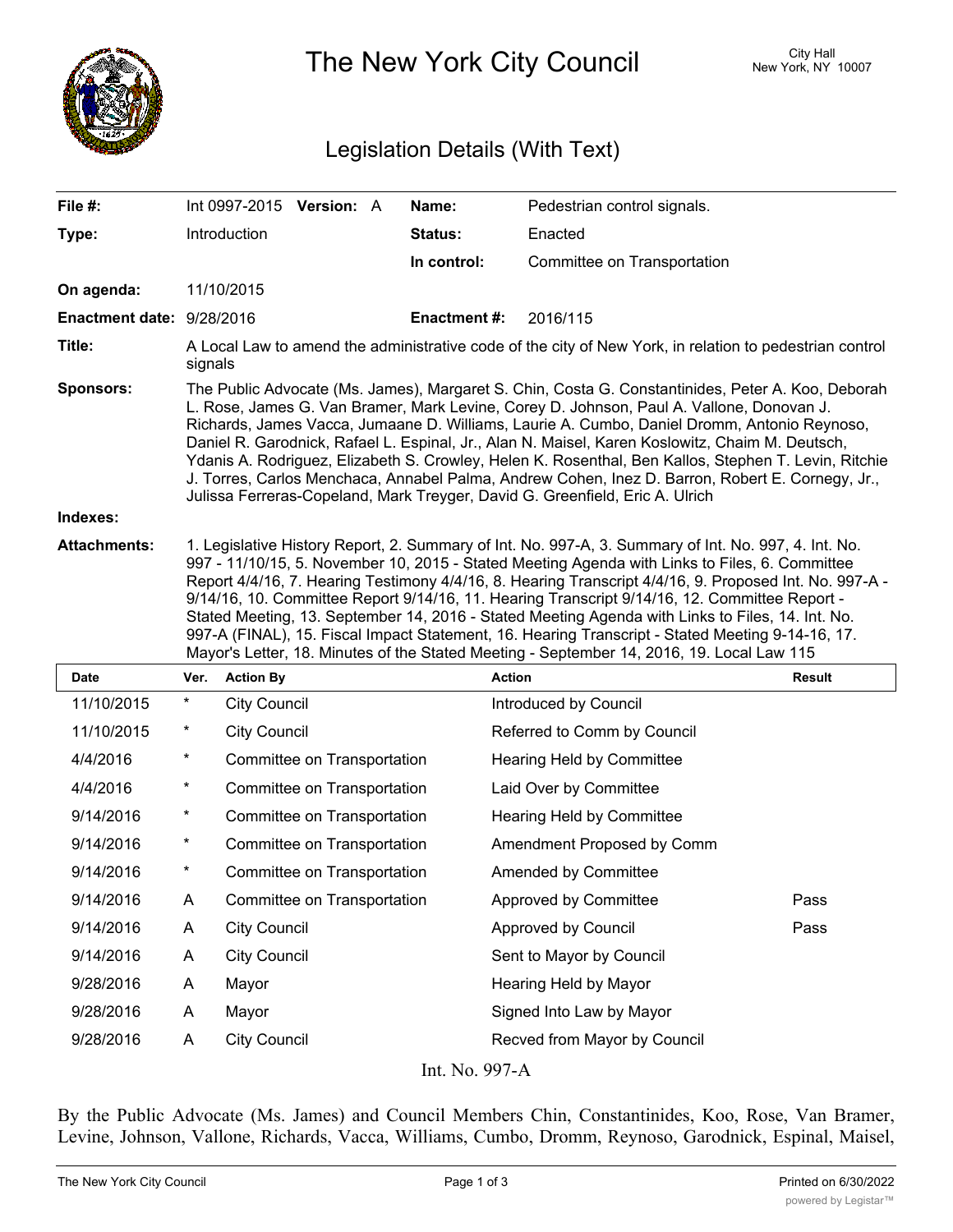## **File #:** Int 0997-2015, **Version:** A

Koslowitz, Deutsch, Rodriguez, Crowley, Rosenthal, Kallos, Levin, Torres, Menchaca, Palma, Cohen, Barron, Cornegy, Ferreras-Copeland, Treyger, Greenfield and Ulrich

A Local Law to amend the administrative code of the city of New York, in relation to pedestrian control signals Be it enacted by the Council as follows:

Section 1. Subchapter 3 of chapter 1 of title 19 of the administrative code of the city of New York is amended by adding a new section 19-195 to read as follows:

§ 19-195 Pedestrian control signals. Whenever pedestrian control signals are in operation, exhibiting symbols of a walking person, upraised hand, or upraised hand with a pedestrian countdown display, or any other internationally recognized representation concerning the movement of pedestrians, such signals shall indicate as follows:

1. Steady walking person. Pedestrians facing such signal may proceed across the roadway in the direction of such signal, and other traffic shall yield the right of way to such pedestrians.

2. Flashing upraised hand or flashing upraised hand with pedestrian countdown display. Pedestrians facing such signal are advised that there may be insufficient time to cross the roadway. Pedestrians already in the roadway shall proceed to the nearest sidewalk or safety island in the direction of such signal. Other traffic shall yield the right of way to pedestrians proceeding across the roadway within the crosswalk towards such signal for as long as such signal remains flashing.

3. Steady upraised hand. No pedestrians shall start to cross the roadway in the direction of such signal; provided, however that any pedestrians who have partially completed their crossing on a steady walking person signal or any flashing upraised hand signal shall proceed to the nearest sidewalk or safety island in the direction of such signal while such steady upraised hand signal is showing.

§ 2. This local law takes effect 90 days after it becomes law, except that the department of transportation may take such measures as are necessary for the implementation of this local law, including the promulgation of rules, prior to such date.